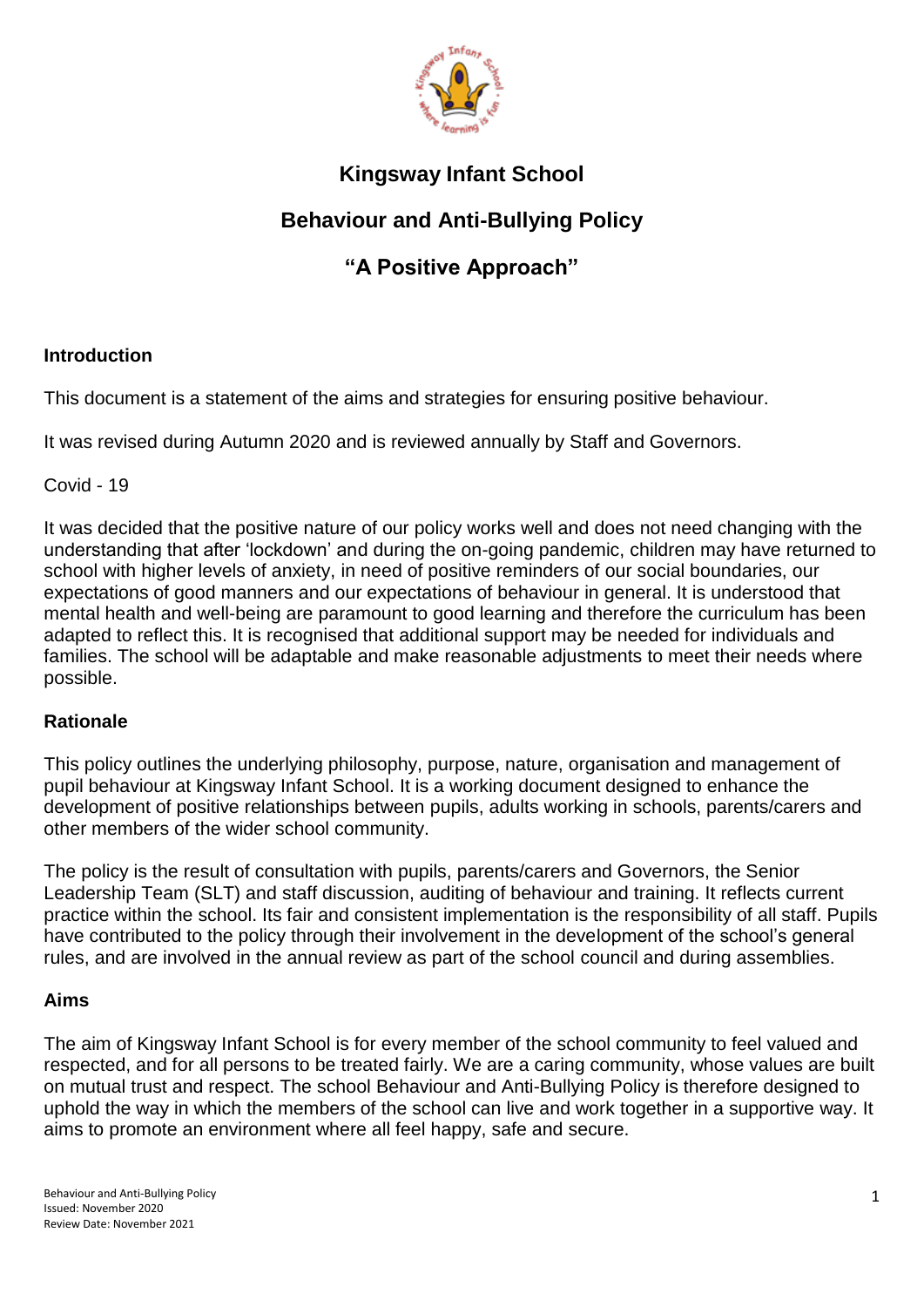Kingsway Infant School has a number of 'Golden Rules' which is the primary aim of the policy, however, it is not a system to enforce rules but rather to promote good relationships, so that we can work together with the common purpose of helping everyone to learn.

# **Anti-Bullying and Other Forms of Harassment**

Kingsway Infant School does not tolerate bullying of any kind.

Definition of Bullying: Behaviour by an individual, or group, repeated over time, that intentionally hurts another individual or group either physically or emotionally'.

If we discover that an act of bullying or intimidation has taken place, the incident is recorded via CPOMS (Child Protection Online Monitoring System) and we act immediately to try to stop any further occurrences of such behaviour.

All reported incidents of bullying are investigated and recorded. These are reported to Governors on a termly basis.

The school takes all reported incidents very seriously and each case is dealt with according to the needs of the pupil(s) involved. Support is always offered to the 'victim' and perpetrator.

The Inclusion & Special Educational Needs & Disability Policy at Kingsway Infant School details how we provide equal opportunities for all learners, whatever their age, gender, ethnicity, physical ability, attainment, social/economic background, gifts or talents.

# **The Role of Staff**

All school staff have a responsibility to uphold the Behaviour and Anti-Bullying Policy.

Staff should ensure that pupils move sensibly and quietly through the school at all times, helping to ensure a calm atmosphere in the corridors, classrooms and other school areas.

Children should be made aware that rough play and potentially dangerous behaviour in the playground is unacceptable.

Lunchtime Supervisors (MSA's) are in close touch with the class teachers and communicate with them about incidents of unacceptable behaviour at lunchtime.

# **Expectations**

At Kingsway Infant School, we will:

- As adults, treat each other with respect at all times, therefore providing a positive role model for the pupils and each other.
- Support the way in which all members of this school community can live and work together in an environment that is happy, safe and secure and where effective learning can take place.
- Reward good behaviour.
- Provide encouragement and stimulation to all pupils.
- Treat all pupils fairly and apply this policy in a consistent way.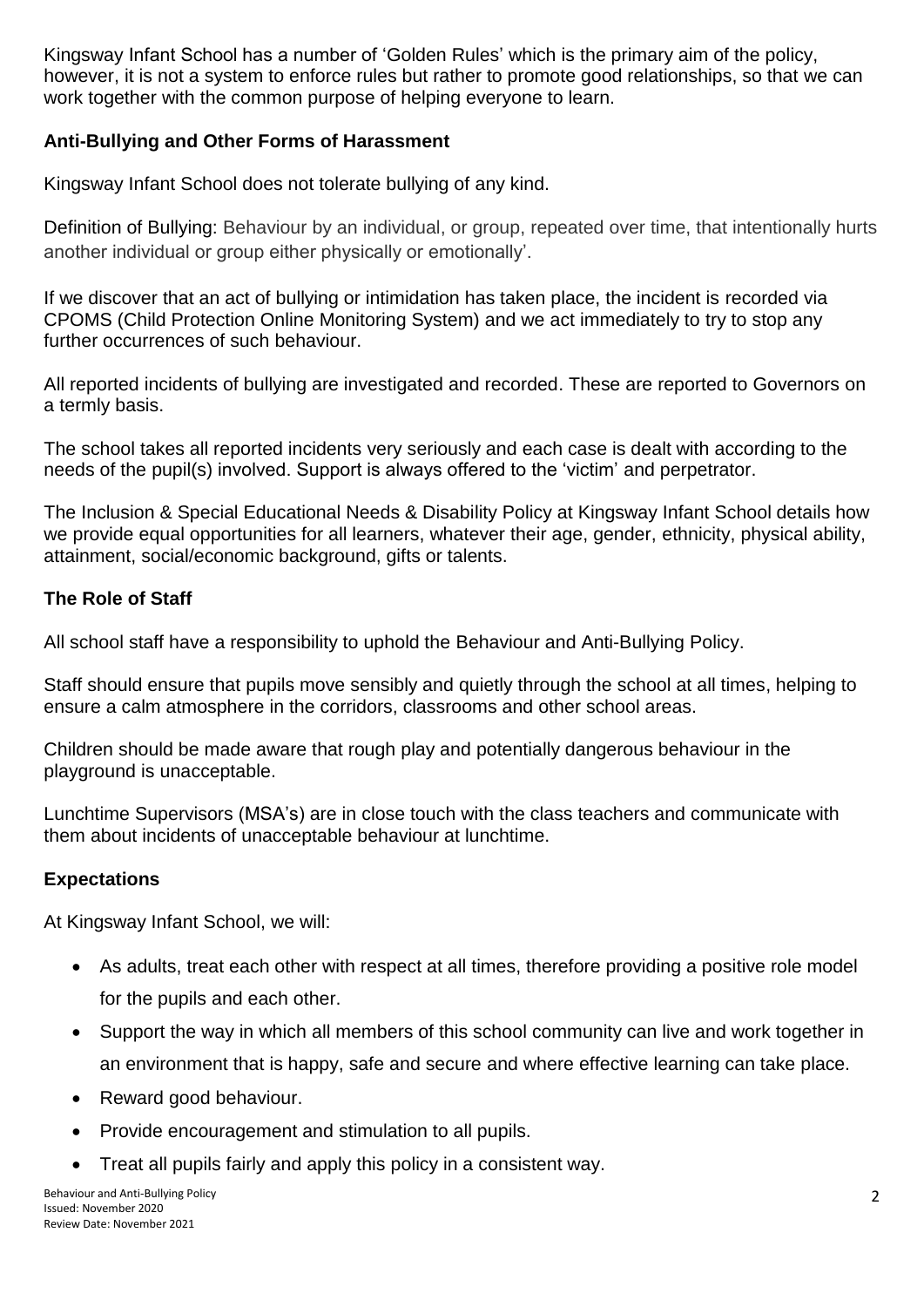- Ensure that pupils are aware of the school rules and that each class has its own classroom code.
- Teach values and attitudes as well as knowledge and skills, in order to promote responsible behaviour, self-discipline and respect for self, others and the world around us through Circle Time, PSHE, P4C, Assemblies and across the School Curriculum. Fundamental British Values are discussed and displayed in each class.

# **A Positive Approach**

An effective policy is one that seeks to lead pupils towards high self-esteem and self-discipline. Consequently, good discipline arises from good relationships and from setting expectations of good behaviour.

We believe that self-esteem affects all thinking, behaviour, and impacts on learning and performance. We aim to provide positive everyday experiences so that our children are more likely to reach their full potential.

The core beliefs of Kingsway Infant School are that:

- Celebrating success helps pupils to achieve more.
- Behaviour can change and that every pupil can be successful.
- Praising and a system of rewards are more likely to change behaviour than blaming and punishing. Using a positive system of rewards will increase children's' self-esteem and thus help them to achieve more.
- Being aware of each child's needs and their individual circumstances helps us to act in the fairest way. We always consider the safety of other pupils and minimise disruption while helping pupils acquire self-discipline.
- Reinforcing good behaviour helps our pupils feel good about themselves.
- Some behaviours are as a result of a pupil having specific emotional/behavioural difficulties, which may be part of the pupils' responses to their special educational needs, language issues or different cultures.

# **While guidelines and rules are needed, each case must be judged on its own merit.**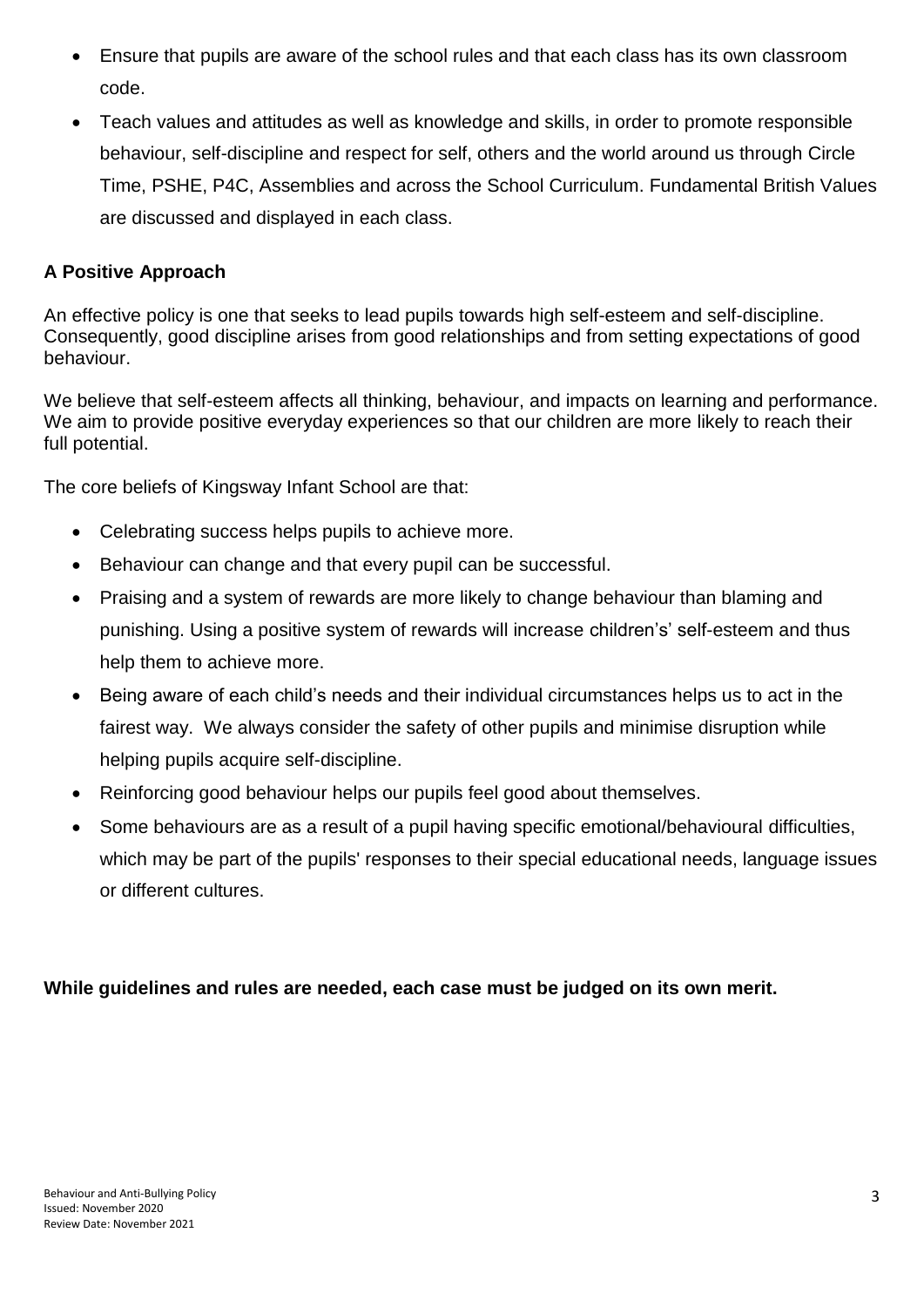# **School Rules**

The 'Golden Rules' are

- We are gentle
- We are kind and helpful
- We listen
- We are honest
- We work hard
- We look after property
- We respect others

As well as the 'Golden Rules', every member of the school community should apply the following principles:

- $\bullet$  If you don't stop the inappropriate behaviour you are condoning it;
- You own your own behaviour.

# **Rewards and Sanctions Overview**

We aim to create a healthy balance between rewards and sanctions with both being clearly specified. Pupils should learn to expect fair and consistently applied sanctions for inappropriate behaviour. All systems are flexible to take account of individual circumstances and needs. The emphasis of the school policy is on **REWARD** and **PRAISE**, which should be given whenever possible for both work and behaviour.

Included in the policy are suggestions for behaviour management techniques (see 'Sanctions' below). All class teachers should operate a stepped approach to sanctions, which allow pupils to identify the next consequence. Pupils, for whom this approach is not appropriate, will have an individual plan detailing alternative rewards and sanctions.

# **Rewards**

All members of staff will recognise and celebrate appropriate behaviour at all times around the school through informal praise. Wherever appropriate, pupil's best efforts will be celebrated through display and performance.

Rewards may involve*:*

- Verbal praise and smiling at pupils
- Verbal praise to parents/carers about their children
- Smiley faces
- Stickers and stamps
- Certificates awarded half termly and announced on the school newsletter
- Sending good work to other staff members for reward or praise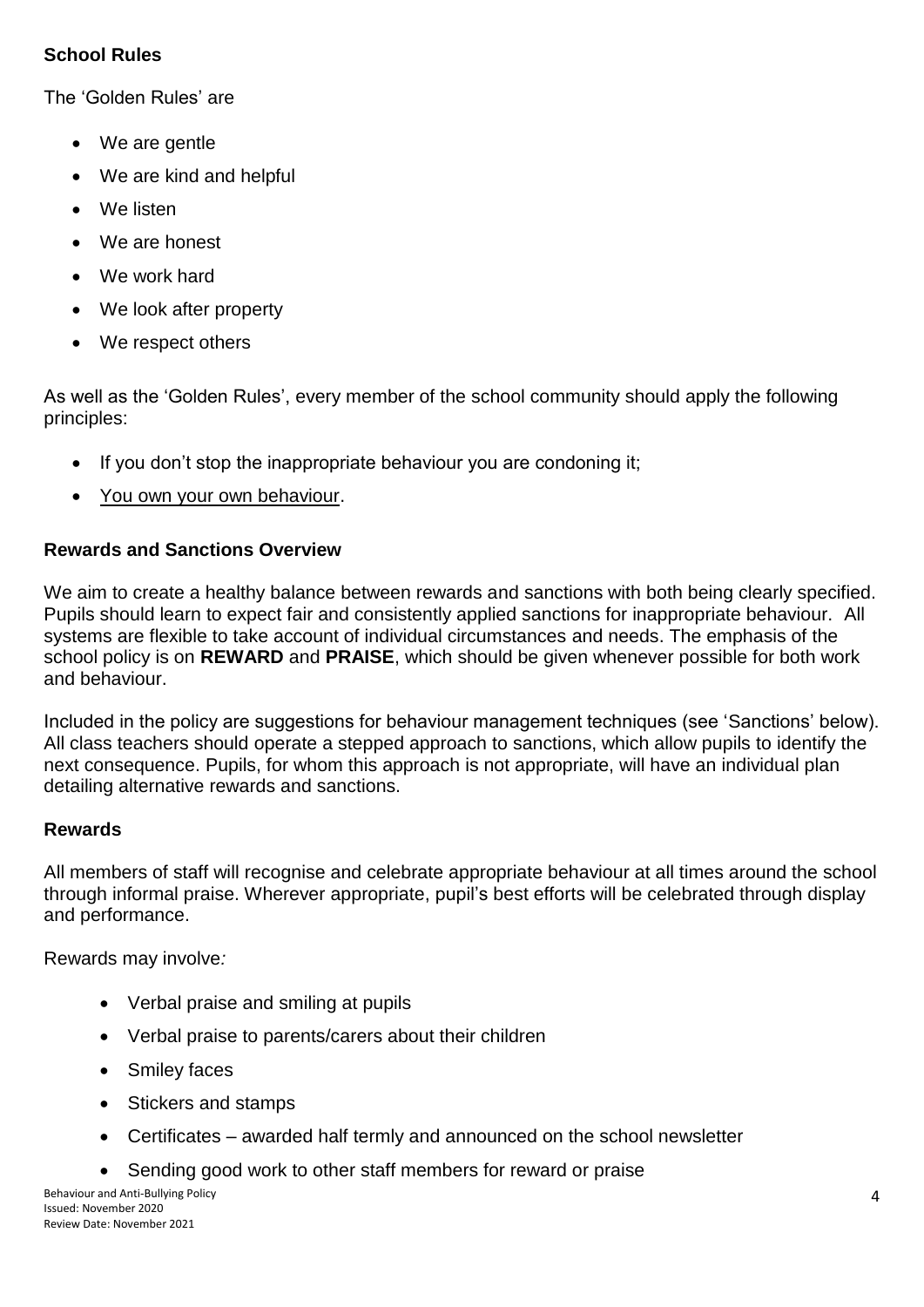- Headteacher / Deputy Headteacher awards in the school newsletter
- Special responsibility jobs
- Special privileges (e.g. free time)
- Positive phone call home
- Class wide rewards
- Reading challenge
- Lining up trophy
- Pupil of the Week awards e.g. Star of the Week, Handwriting of the Week
- Praise postcard to be sent home on special occasions
- Whole class awards e.g. extra minutes play time, extra Golden time

# Golden Time

'Golden Time' has been included in each KS1 class's weekly curriculum as part of our school positive behaviour policy.

With 'Golden Time', pupils are rewarded for behaving well. Often in schools, it is the pupils who behave badly that are rewarded in different ways in an attempt to modify their behaviour pattern, causing resentment amongst both peers and staff in school. 'Golden Time' ensures that the pupils who behave well, which are the majority, are rewarded.

In this way, the message given to pupils is that if they are sensible, co-operative and go about their business to the best of their ability, they will be consistently rewarded for their efforts and they are secure in the knowledge that their reward will not be forgotten about due to pressure from other commitments in the curriculum.

Pupils who break one or more of the rules in class or elsewhere in school or playground risk losing 'Golden Time' minutes. Teachers should only take off one golden minute for each incident.

Pupils will be given the opportunity to 'earn back' their lost minutes.

**Pupils who lose 5 or more Golden minutes in a week** will attend the Headteacher's office at the end of the week in order to explain their behaviour and talk about how they can improve it in the future. Repeated visits to the Headteacher will be reported to parents/carers for their support in improving behaviours.

# **Sanctions**

Despite positive responses as a means to encouraging good behaviour in Kingsway Infant School, it may be necessary to employ a number of sanctions to enforce the 'Golden Rules', and to ensure a safe and positive learning environment (Appendix A). As with matters relating to reward, consistency is vital and should be appropriate to each individual situation.

This policy is designed to empower both teaching and support staff in our mutual desire to create a just, secure and happy learning environment. When dealing with all forms of inappropriate behaviour, staff should follow these three over-riding rules: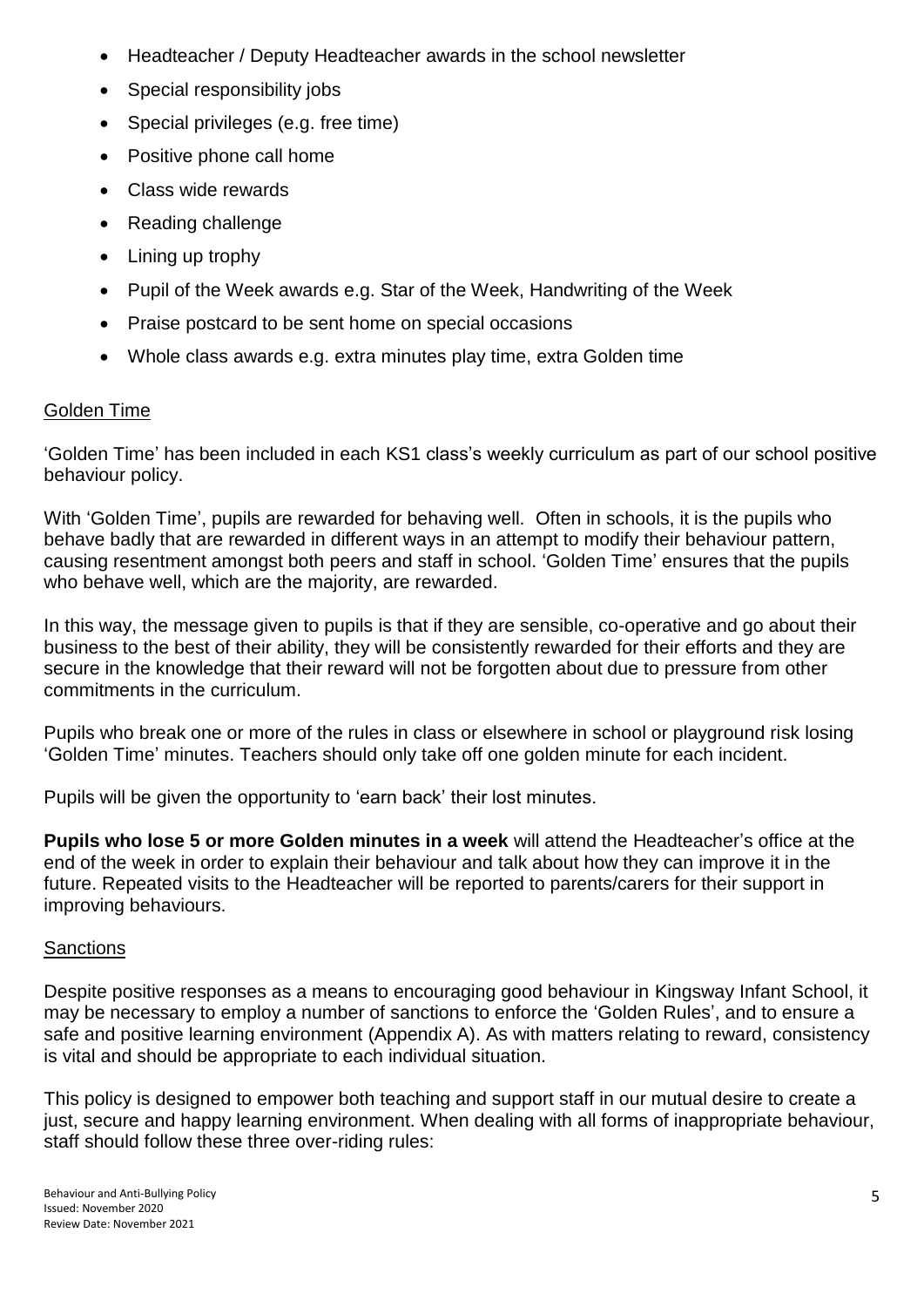**Be Calm** – pupils should be dealt with calmly and firmly, referring to what the action is and why the action is being taken.

**Logical Consequences** – a logical consequence is a sanction that should 'fit' the offence. It generally has two steps. The first step is to stop the misbehaviour. The second step is to provide an action that recalls pupils to the rules, reinstates the limits and teaches alternative behaviours.

**Fresh Start** – although persistent or serious misbehaviour needs recording, every pupil must feel that every day is a fresh start.

It is imperative that any sanction is applied fairly and the consequences fully explained.

If the class/school rules are broken, the following sanctions may be taken:

(Sanctions will be differentiated to the needs of the pupil)

- Pupil(s) will be given a verbal warning by a member of staff
- Loss of a 'Golden minute' (max one minute)
- 'Time out in class' will be used
- Teachers may send their pupil(s) to another class with their own work and/or a 'Thinking Sheet'
- After a cooling down period, the pupil(s) should be spoken to by the receiving class teacher, to establish the nature of the misdemeanor – What, Why, and How they will avoid getting into the same situation again - 'Thinking Sheets' may be used.
- After a combination of the above sanctions, the Headteacher or a senior leader may be involved.

Behaviour that is more serious will involve meeting with parents/carers.

Extremely poor behaviour must be reported to the Headteacher immediately. A letter will be sent home or a phone call made to the parents/carers. For continual unacceptable behaviour or in case of serious verbal or physical violence, their child may be excluded from school. This could take the form of a fixed-term exclusion, or on rare occasions, may take the form of a permanent exclusion (see 'fixed-term and permanent exclusions' below).

#### Lunchtime

If a pupil's behaviour is not acceptable during lunch break then the school Behaviour and Anti-Bullying Policy should apply in the same way with the same criteria e.g. Time out, Loss of 1 minute Golden Time. This is then reported to the class teacher.

#### Exclusion from the Playground

Occasionally a pupil may be excluded from the playground to a 'Safe Space' (Hertfordshire Steps programme) to 'cool down' or to separate from their behaviours. Class teachers will be informed and will deal appropriately with the matter.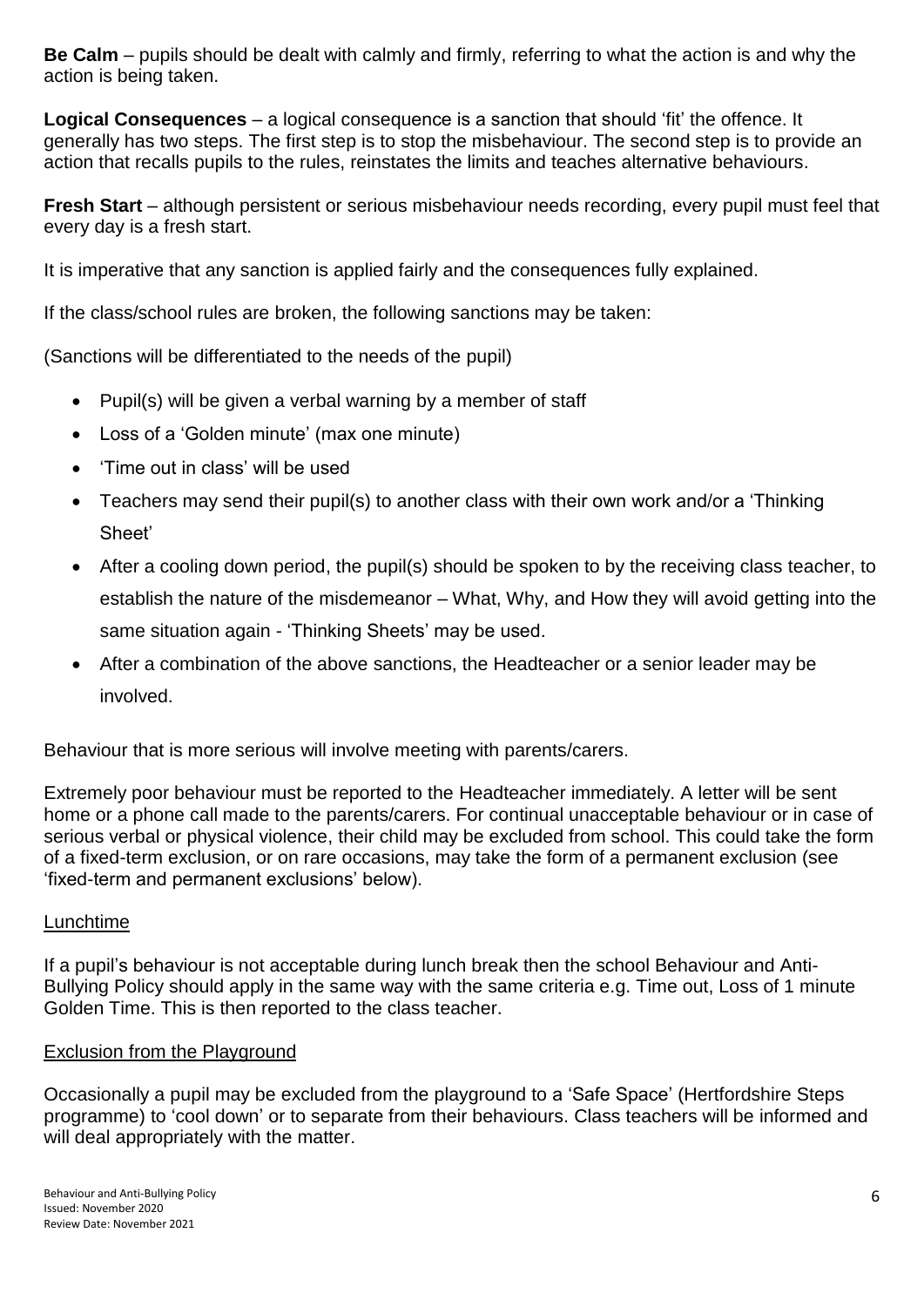# Referral

Some pupils may benefit from referral to outside agencies such as the BST (Behaviour Support Team), Chessbrook or the Educational Psychology service. The Head/Inco and parents/carers will take these decisions.

## Fixed-term and Permanent Exclusions – See also: HCC Exclusion Guidance

Only the Headteacher (or the acting Headteacher) has the power to exclude a pupil from school. The Headteacher may exclude a pupil for one or more fixed periods, for up to 45 days in any one school year. The Headteacher may also exclude a pupil permanently. It is also possible to convert a fixedterm exclusion into a permanent exclusion, if the circumstances warrant this.

If the Headteacher excludes a pupil, the parents/carers are informed immediately, giving reasons for the exclusion. At the same time, the Headteacher makes it clear to the parents/carers that they can appeal against the decision to the Governing Body. The school informs the parents/carers how to make any such appeal.

The Headteacher informs the Local Education Authority (LEA) and the Governing Body about any permanent exclusion, and about any fixed-term exclusions beyond five days in any one term.

The Governing Body itself cannot either exclude a pupil or extend the exclusion period made by the **Headteacher** 

### **Restraint**

*Hertfordshire Steps is the local authorities preferred approach to supporting positive behaviour management in schools and services, see Reducing the need for Restrictive Interventions in School Policy.*

De-escalation of a situation is always the first strategy:

- Remain calm and use the **De-escalation Script**.
- Send two pupils with the '**Help Needed'** card to the office so that additional adults can attend the room/playground and the Headteacher or InCo is informed.
- Remove the rest of the class from the situation e.g. send them out to the hall with the class TA - *making sure, you have an additional adult with you as a witness.*
- Talk calmly to the pupil listen to their responses.
- Allow time to calm the situation do not get into an argument get another adult to ask questions if appropriate.
- **Restraint of pupils is only used when a pupil is at risk of:**
	- **hurting themselves or others**
		- is seriously damaging property
- Records of the incident will be made immediately after the incident and parents/carers will be informed.

# **Recording, Monitoring and Evaluating Behaviour**

CPOMS is used to record relevant behaviour incidents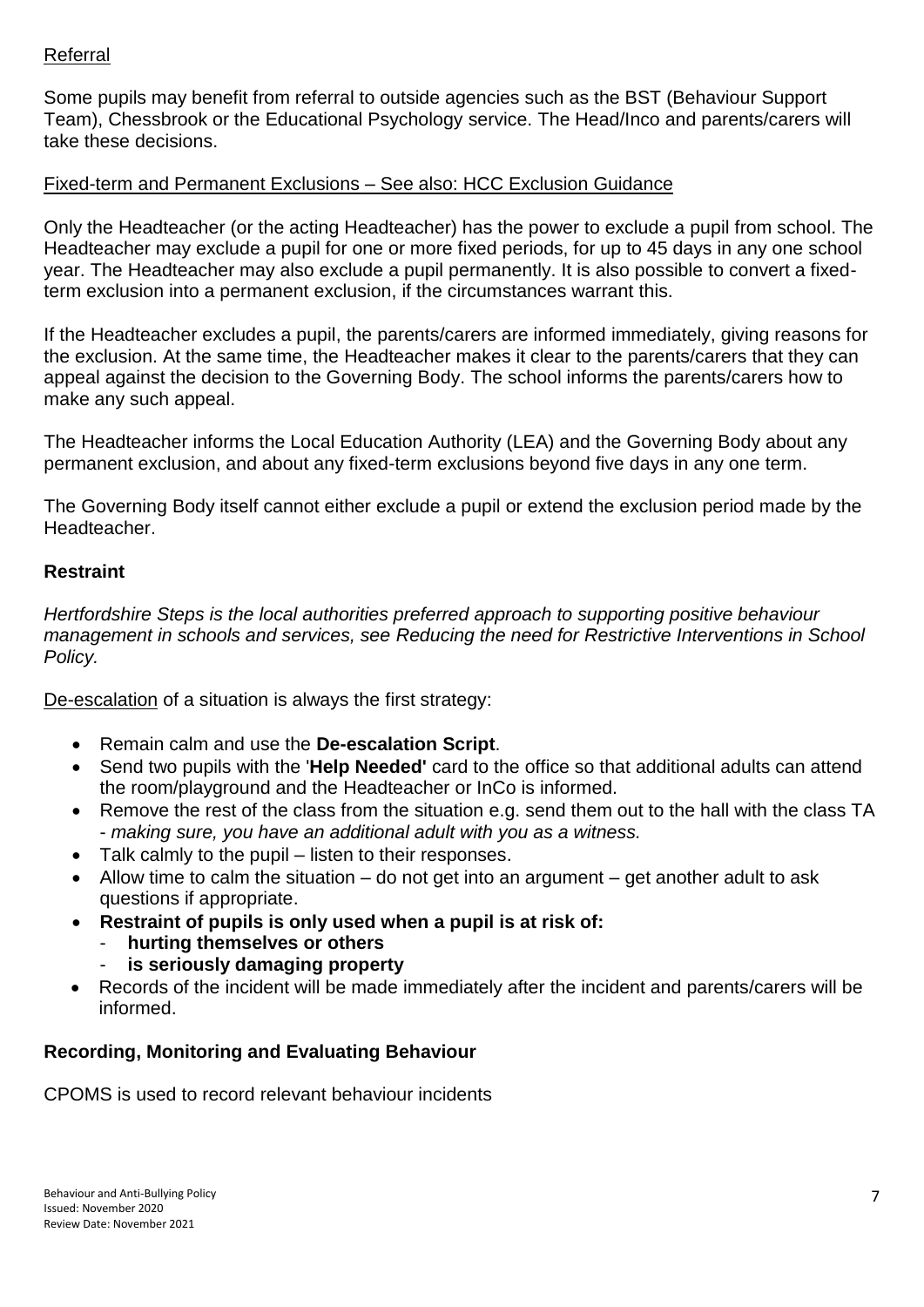## **Roles**

## The Role of the School Council

The School Council meets approximately once a month. The School Council consists of pupils from Reception, Year 1 and Year 2. Each class has two elected members on the School Council, one male and one female representative. School Councillors wear special badges that identify them throughout the school.

As part of their duties the School Council, discuss particular rules and their implementation. They also play a major part in deciding on activities that spread a positive message around the school. It is envisaged that they will play an important role in implementing the rules.

#### The Role of Parents/Carers

Parents/carers have a vital role to play in their children's education. It is very important that parents/carers support their child's learning and co-operate with the school. We are very conscious of the importance of having strong links with parents/carers and good communication between home and school. Thus, the school works collaboratively with parents/carers, so their child/children receive consistent messages about how to behave at home and at school.

We explain the school's 'Golden Rules' in the school prospectus, we expect parents/carers to read these with their child to show they will support them.

We expect parents/carers to behave in a reasonable and civilised manner towards all school staff and each other. Incidents of verbal, physical or cyber abuse and/or aggression by parents/carers of children in the school will be reported immediately to the Headteacher who will take appropriate action.

If the school has to use reasonable sanctions to punish a pupil, parents/carers are expected to support the actions of the school. If parents/carers have any concern about the way that their child has been treated, they should initially contact the class teacher. The Headteacher/Deputy may then be involved and, if the concern remains, they may contact the school Governors. If these discussions cannot resolve the problem, a formal complaint or appeal process can be implemented.

#### The Role of the School Staff

Kingsway Infant School is aware that good classroom organisation is a key to good behaviour. The provision of a high quality curriculum delivered through interesting and challenging activities promotes good behaviour.

Teachers are positive, enthusiastic and have high expectations of both learning and behaviour. They foster a sense of self-esteem in all pupils, linked with an understanding of the needs of others. They encourage a calm and responsive atmosphere, avoiding shouting.

Teachers contribute to the 'open door' policy for parents and carers. They deal with parental concerns in a timely, respectful, sympathetic and professional manner, involving senior staff as appropriate. Teachers expect that parents/carers will behave in a reasonable manner towards them, as professionals, and that issues will be dealt with in an atmosphere of trust and mutual respect.

#### *We respectfully ask that parents/carers speak to teachers after school or make an appointment rather than 'catching' staff at the start of the day.*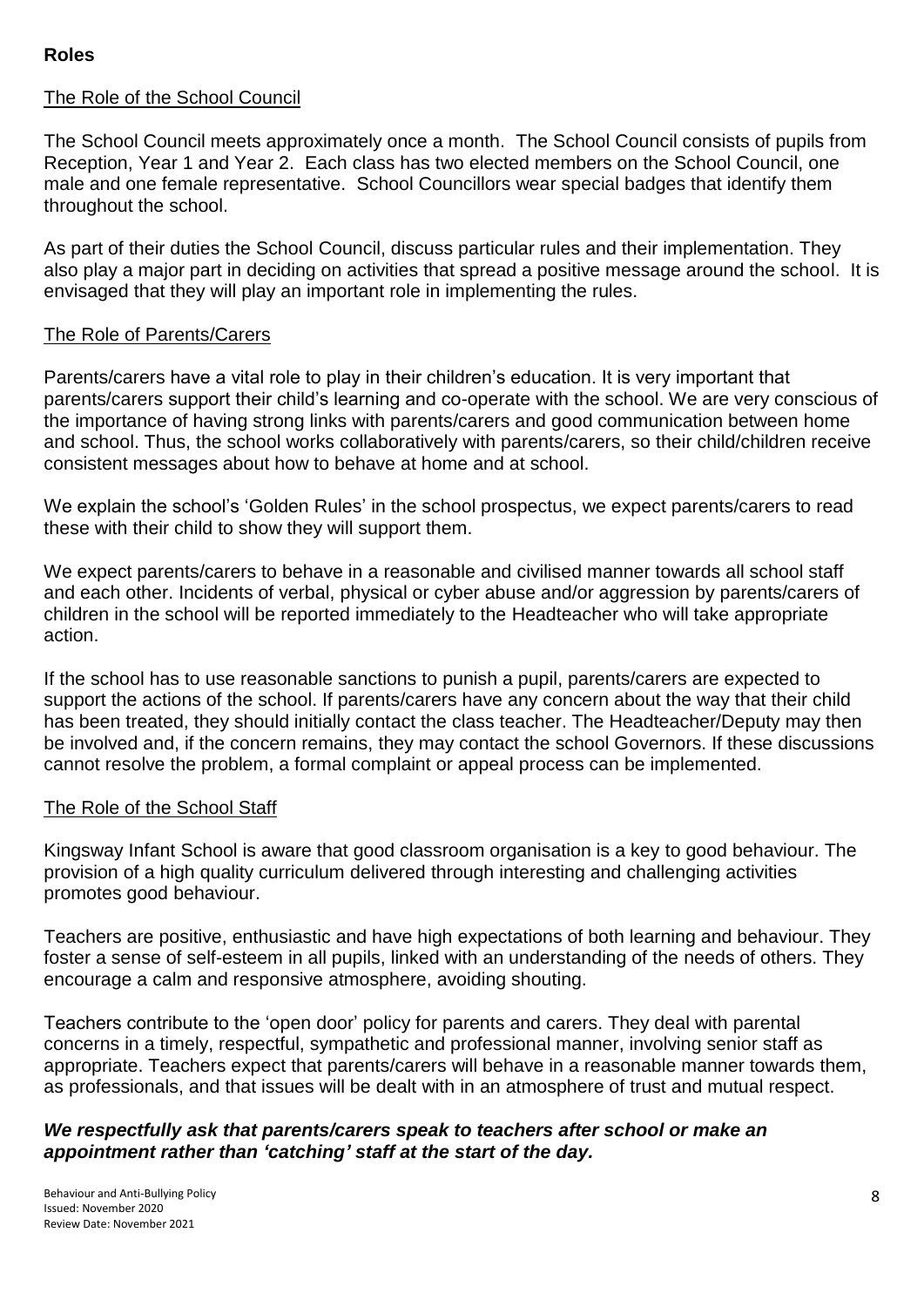It is the responsibility of all staff to ensure that the 'Golden Rules' are enforced in their class, and that their class behaves in a responsible manner during lesson time.

#### Support and Training for all Staff

In collaborative settings teachers share information about particular pupils or situations to find ways to help pupils find solutions and establish proactive practices. At Kingsway Infant School, we provide training and support in promoting positive behaviour, including methods of dealing with unacceptable behaviour that is relevant to staff responsibilities. In this way, consistent understanding and implementation can be maintained. Particular attention should be paid to the needs of staff who supervise pupils out of lesson time or on a withdrawal basis during lessons.

Hertfordshire Steps supports positive behaviour and all staff are required to attend 'Step On' training, see Reducing the need for Restrictive Interventions in School Policy.

Training is available both within school and at external venues on all aspects of developing and reviewing behaviour policies, procedures and practices. The School Improvement and Advisory Service run courses for all school staff. Advice is also available from the school Educational Psychologist during consultation visits.

#### Role of the Governors

The Governing Body has the responsibility of setting down general guidelines on standards of discipline and behaviour, and of reviewing their effectiveness. The Governors support the Headteacher in carrying out these guidelines.

#### Role of the Headteacher

It is the responsibility of the Headteacher, under the School Standards and Framework Act 1998, to implement the school Behaviour and Anti-Bullying Policy consistently throughout the school, and to report to Governors, when requested, on the effectiveness of the policy. It is also the responsibility of the Headteacher to ensure the health, safety and welfare of all pupils in the school.

The Headteacher supports the staff by implementing the policy, by setting the standards of behaviour, and by supporting staff in the implementation of the policy.

The Headteacher keeps records of all reported serious incidents of misbehaviour and has the responsibility for giving fixed-term exclusions to individual pupils for serious acts of misbehaviour. For repeated or very serious acts of anti-social behaviour, the Headteacher may permanently exclude a pupil.

#### **Complaints**

The Complaints Policy is intended to set out how the school will deal with general complaints. Parents/carers should feel able to express their views in the full knowledge that they will be dealt with fairly.

**Reviewed and updated: November 2020 Next Review: November 2020**

C T-Walmsley **Headteacher**

*M. Smith* **Chairman of Governors**